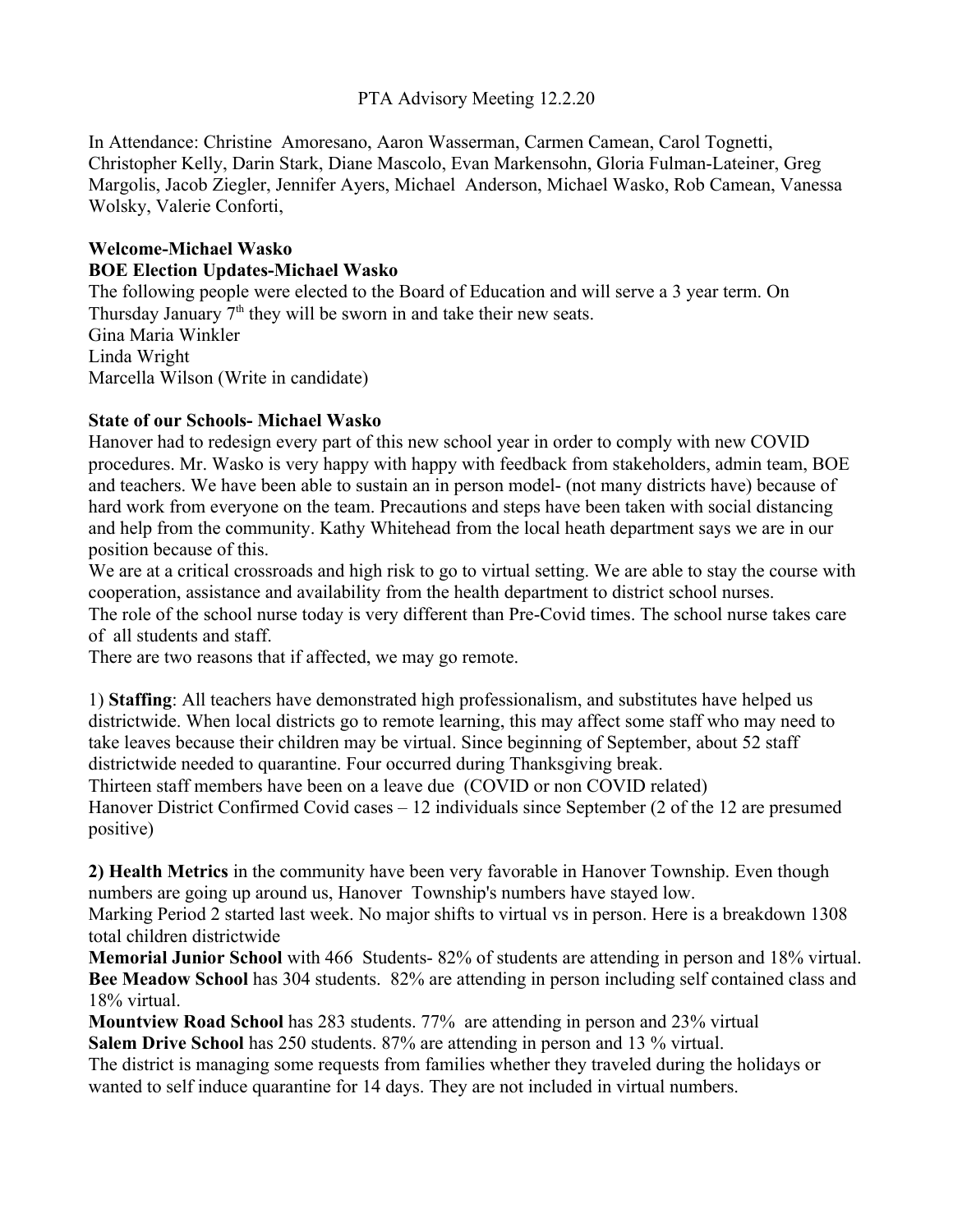## **District Budget- Vanessa Wolsky**

Budget plans are being developed will be submitted before break or after return. DOE did not put out an Election calendar.

The Final budget is due in March. During February and March there will be public presentations for board to review and approve. Adoption of final budget held in April.

We may need to push back the Budget updates at PTA meetings

### **Curriculum Updates Aaron Wasserman**

Thanks to Mr. Wasko for leading the district. Thanks to teachers and hard work and adaptability for students.

During the October in service day- additional training of online digital resources was offered.

Workshops were scheduled with companies directly like Google Meet Newsela, and Nearpod. K-8 technology and tech specialists worked with people as needed to help on platforms used in district. There was 95% positive rating from staff with a suggestion of mathematics training for Envision Math. An Envision Math training was organized and implemented on November  $2<sup>nd</sup>$ . Trainings were conducted in wo separate areas: K-2 and 3-5.

There will be a January training for Gizmos for MJS Science teachers

They are currently engaged in a pilot with IXL to expand K-8 (currently have 4-8 math and 6-8 science)

Hosting DEAC District Evaluation

# **Recreation Updates- Mr. Wasko**

Winter Wonderland Dec  $12<sup>th</sup>$  new date.

Suspended indoor classes due to recent announced gathering number by Governor Murphy.

Cancelled Ski club and Basketball

Girls lacrosse registration early January

Summer Camps program planning begins in January

# **Special Education – Greg Margolis**

Meeting October 21- Special education parent meeting. More attendance with virtual. Engaging learners more effectively in virtual world. Presentation by Michele Pratola is recorded and can be found https://www.hanovertwpschools.com/Page/2609

Also on Parents resources link as well. A tab in community resources for Mental health is also available.

The township has a great candidate to replace Mary Ellen Adams- School Psychologist at MJS and BMS. She will start soon.

# **Hanover Park Regional High School Updates Chris Kelly**

It is great to have kids back in the building.

Winter sports are postponed until January which can effect many.

Everyone is doing the best they can with the resources they have- Mr. Wasko

# **Mountview Road School Report-Carmen Camean**

We are all very happy to still have school in person. Simple and normal everyday tasks need extra attention. For example, student council elections were held recently. A lot went into this, and it was successful. Our Annual Toy Drive for Team Walker in Jersey City and local families is under way. Families have a chance to sign up to bring a gift to school to be collected and then they will be distributed to children and families in need.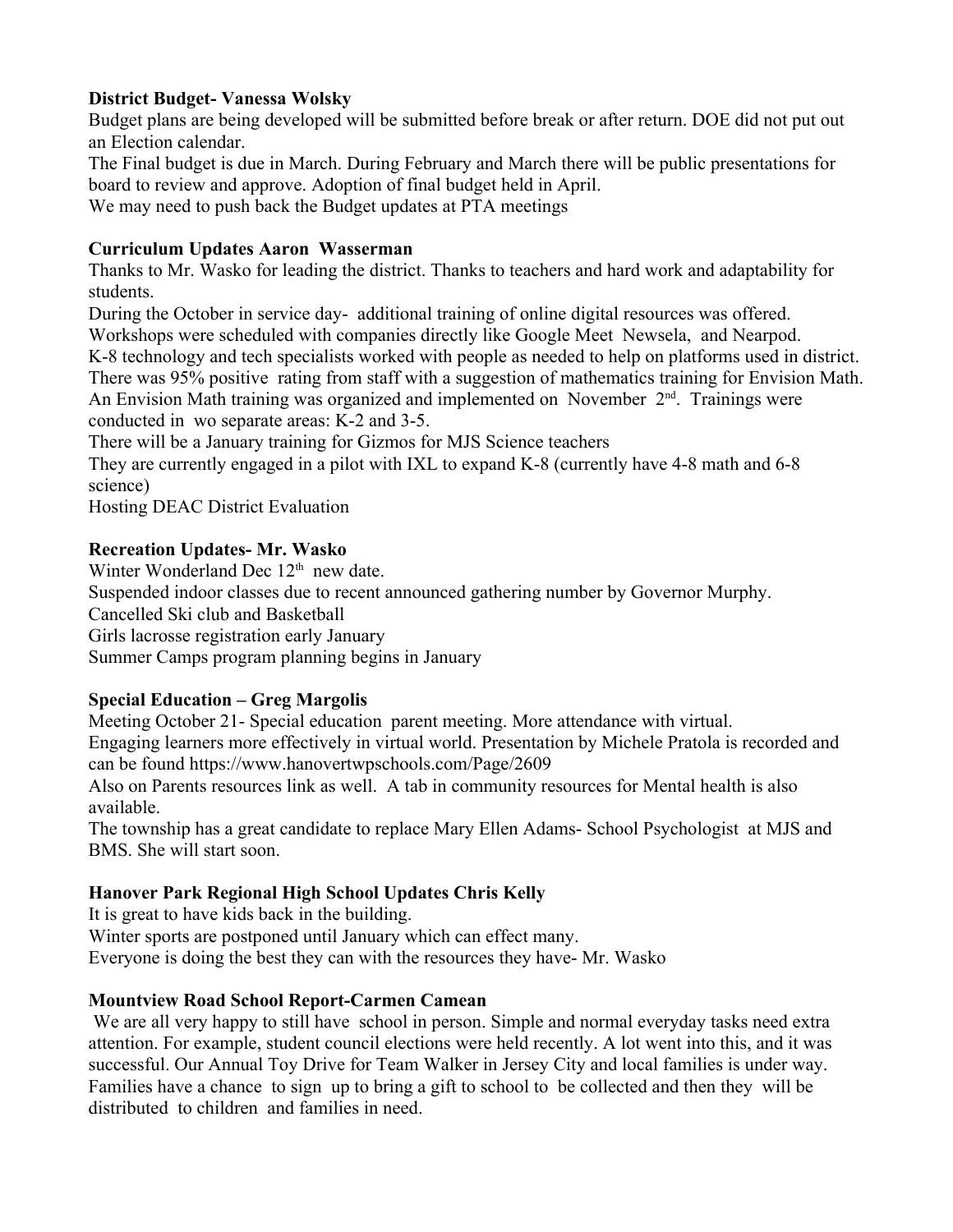## **Robin Gold- MTV PTA**

Our PTA is working hard to cover our budget in finding creative new ways to fundraise. Today is our Dine to Donate at Panera in Whippany from 4pm-8pm. Our month long partnership with Mangiano's ended on 11/30.

We have an ongoing sale at Richard's Farm to Table. We offered a virtual book fairs and Holiday Bazaar.

Our Holiday Light & Decoration Drive-By Scavenger Hunt is scheduled for Saturday, December 12th at 7pm. We asked families who decorated their homes to add their address, and a select few will have treats to be picked up by trunk.

We just finished a few fundraisers. The 5<sup>th</sup> grade had a Scrip Fundraiser and Raffled Sign Jets NFL Football Helmet. Both fundraisers helped them raise money to go toward their yearbooks and other items for this year.

## **District Testing Updates- Darin Stark**

Thanks to teacher and parents for hard work and dedication to keeping us open. District State testing- will happen this year- NJSLA March 15, 2021- June 11 2021 Windows and will narrow down. Dates will be posted on website before winter break  $XS$  Feb 16- May 21st

**Bee Meadow School- Darin Stark** Student council elections will be held next week. They are looking to do a virtual assembly in Jan/Feb. The annual school-wide polar express viewing is coming up. The annual food drive for Thanksgiving was a success. Thanks to guidance from Kathy Whitehead, they were able to collect 100 lbs of food!

Kudos to staff- write out a little note to thank other staff to be noticed by others. This is being extended to students with Being Kind bulletin board and a caterpillar. Teachers can write little notes when they notice a child being kind. They will read these notes during the announcements the next morning.

### **BMS PTA**

Spirit wear most successful 10K gross- high participation from community Restaurant fundraisers Fall book fair- Clifford on the loop Kidstuff coupon book sales were very low Halloween scavenger had hunt high participation and Candy Corn contest Charleston Wrap Fundraiser Trivia Night with Pizza Kits with Mr. McPeak Fresh Thanksgiving pies through Alstede Farms Caring and Sharing program – virtual through giftcard purchases Holiday Shop- is virtual this year Matching contest to match staff with their baby pictures Donut Glazed Donuts in Caldwell- Buy for yourself or be a secret Santa for your recipient of choice. Annual Buzz Book(Directory) is on its way trying to make the collection of information electronic Teacher Grants participation – many opted to purchase portable personal amplifiers  $5<sup>th</sup>$  grade direct donation drive covered all the  $5<sup>th</sup>$  grade costs. Luncheon with teacher conferences with "Bee" cupcakes. Playground- can fund a vision of this playground. Morale Boosts for staff Looking to do a Chik Fil A fundraiser, Christmas Scavenger Hunt Won an early bird award in October in getting high attendance of PTA members.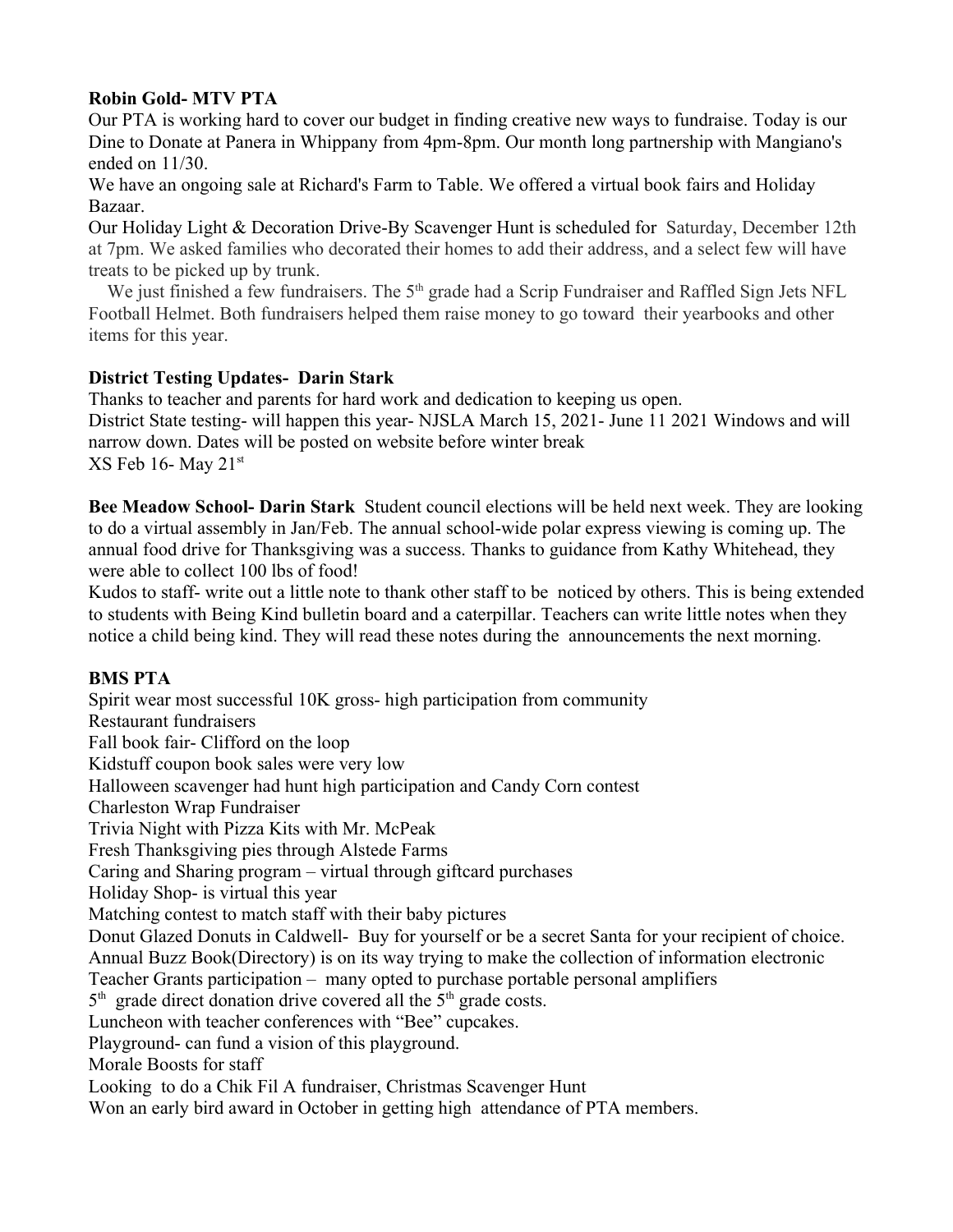### **Salem School-Rob Camean**

Halloween -The staff dressed up as first responders as a tribute to all of those on the front line, and sent a video to local, fire and rescue departments and Morristown Memorial, and SDS families. PTA/homeroom parents provided opportunities to do crafts in the classroom for Halloween. Student council elections took place. Annual toy drive – for any unwrapped gifts to be placed under the tree. This month the theme is caring.

### **Teacher of the Year: Mr. Camean**

Teacher of the year process is coming to a close for 2019-2020 teacher. A meeting was held to select 1 teacher from each school and 4 staff in district to be recognized.

They will be recognized at the December BOE meeting and they are looking for a creative way to give this award to teachers and staff.

## **Salem PTA- Christine Amorasano**

Some fundraising, but paired it back a little. Birthday Sign is ongoing Halloween- town boo event to boo their own lawn or someone else's Glazed and Confused donuts Mimi's Deli Dec 4-6 5<sup>th</sup> grade wreath sale Virtual Escape Room: Hired an outside company to do groups of 12 Virtual Book Fair. Winter Art Night- string art kits. Themed projects with lights. Winter kits for crafts to do at each grade level. Shirt to each student and staff member with "Salem Drive Strong"

New grant program for teachers to submit for small grants

# **MJS- Michael Anderson**

So thankful for the Dedication of all our staff

Student of the month program- selected for academic work and character traits. Announced with announcements, certificate and pictured on bulletin board.

The Patriots pen essay writing contest winners will be recognized at January BOE.

Student Council beginning process to see how to go about elections. Looking to get other clubs going as well. Will help keep the kids connected and operate in virtual realm.

 $2<sup>nd</sup>$  marking period transition from PE to Health Class. 1<sup>st</sup> Marking period there was no health. Half in MP 2 and other half in 3. So not as much physical exercise. Gym introducing equipment  $6<sup>th</sup>$  grade- jump rope,  $7<sup>th</sup>$  soccer,  $8<sup>th</sup>$  basketball

They are not sharing equipment and cleaned at the end of each period. There will be a 6 week rotation of these 3 sports.

MJS hybrid schedule update- They are taking feedback from parents etc. There is always room for growth and improvements. During the October board meeting, some made known their unhappiness about the schedule at MJS. Mr. Anderson called and connected with all who made comments during the meeting to hear their thoughts and concerns. A survey went to students, staff, parents and the information is being analyzed for trends. Administration team and faculty are working on this feedback. 78% RESPONDENTs were positive (102 out of 130.)

There is benefit to having more structure or more opportunity in the afternoon. Working to make adjustments and providing extra clubs and extracurricular activities starting in January. This will be communicated to all in next few weeks.